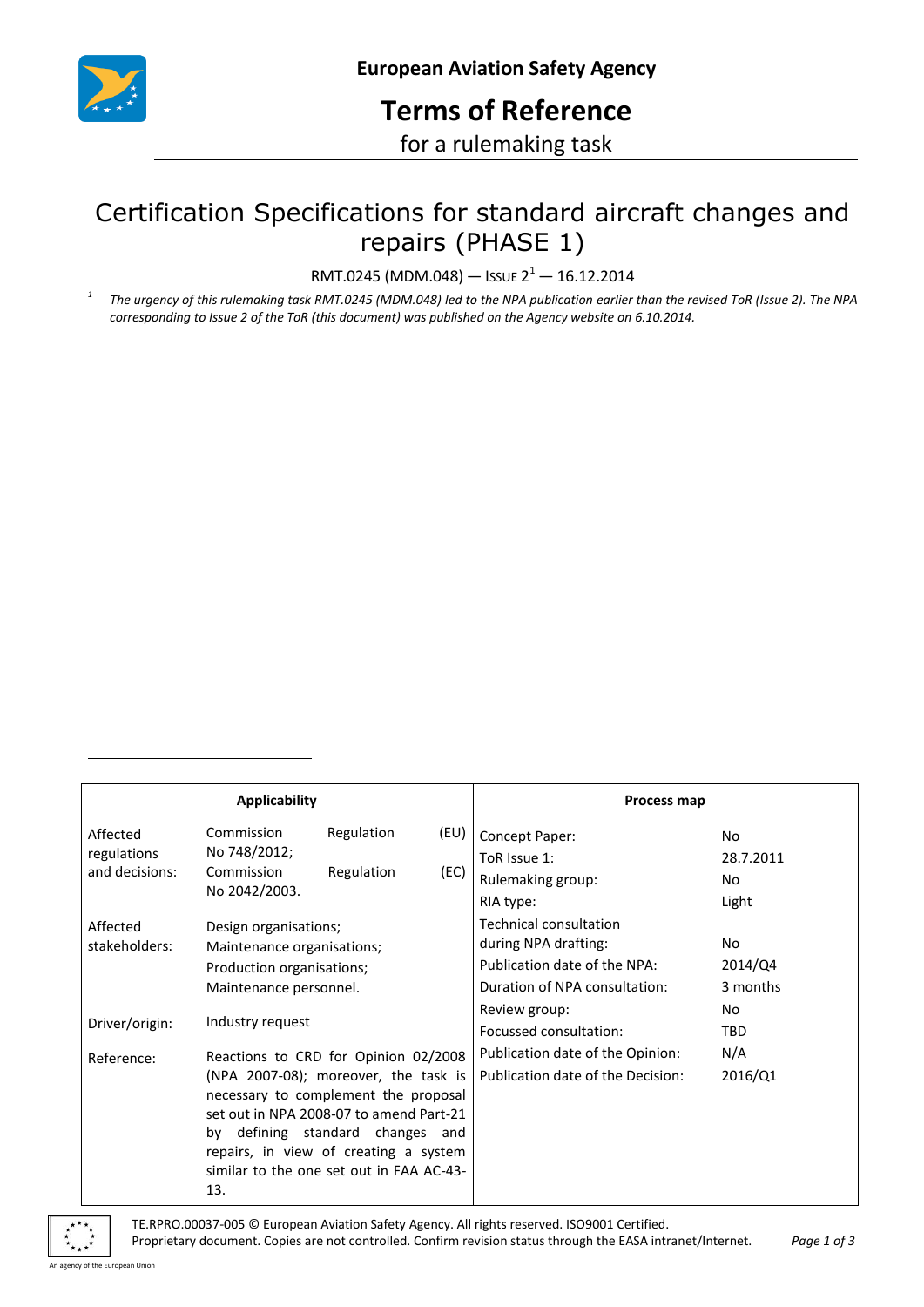#### **1. Subject:** Certification Specifications for standard aircraft changes and repairs (PHASE 1)

#### **2. Problem/Statement of issue and justification; reason for regulatory evolution (regulatory tasks):**

Based on reactions to CRD to NPA 2007-08 on 'Revised Part-M requirements for aircraft not used in Commercial Air Transport and Pilot owner maintenance', a number of persons and organisations, mainly representing light aircraft owners or federations, requested to directly accept the use of the FAA Advisory Circulars AC 43.13-1 and 43.13-2 for changes and repairs.

FAA AC 43.13 Part 1 "Acceptable methods, techniques, and practices - Aircraft inspection and repair" and 43.13 Part 2 "Acceptable methods, techniques, and practices – aircraft alterations" encompass data and guidance on repair and changes of aircraft and constitute the basis under the FAA system for the acceptance of standard changes and repairs not requiring separate approval or a field approval.

Moreover, guidance and advisory material on standard changes and repairs is issued in some Member States at the level of national aero-clubs, academic institutions, providers of technical services or private persons, in particular in the area of sailplanes. In the context of rulemaking task MDM.032 (EASA Opinion 01/2011) on 'ELA process' and 'Standard Changes and Repairs', it was agreed to introduce the concept under the EASA system of standard changes and repairs equivalent to that established by FAA AC 43.13. EASA Opinion No 01/2011 contains a proposal to amend Regulations (EC) No 1702/2003 (Part-21) and No 2042/2003 (Part-M and Part-145) in order to introduce provisions for standard changes and repairs. These Regulations were amended accordingly by Regulations (EU) Nos 748/2012 and 593/2012. RMT.0245 (MDM.048) may also lead to amending the corresponding AMC and GM to Regulations (EC) No 1702/2003 (Part-21) and No 2042/2003 (Part-M and Part-145) to reflect the changes for standard changes and repairs introduced at implementing rule level.

The prime objective of introducing provisions for standard repairs and changes is to create alleviations to owners/operators of those aircraft to which the new provisions on standard changes and repairs would apply; as such changes and repairs would no longer be requested to be approved by the Agency or by an appropriately approved Design Organisation.

These alleviations are expected to encourage the implementation of certain changes for the benefit of safety.

Finally, manufacturers of aircraft to which these new provisions would apply may indirectly benefit from the alleviations provided for standard changes and repairs; as such provisions would contribute to reducing maintenance and operating costs and, therefore, will promote general aviation.

### **3. Objective:**

Create Certification Specifications defining detailed acceptable methods, techniques and practices, including requirements for parts marking and instructions for continued airworthiness to serve as maintenance data for implementing standard changes and repairs applicable within the scope of:

- aeroplanes of 5 700 kg Maximum Take-Off Mass (MTOM) or less;
- rotorcraft of 3 175 kg MTOM or less;
- $-$  sailplanes, powered sailplanes, balloons and airships as defined in ELA1 or ELA2<sup>2</sup>;
- engines and propellers installed on the above aircraft.

The Certification Specifications will contain precise aircraft, engine and propeller applicability for each

<sup>2</sup> As defined in Opinion No 01/2011 of the European Aviation Safety Agency of 18 March 2011 for a Commission Regulation amending Commission Regulation (EC) No [1702/2003](http://easa.europa.eu/regulations/regulation-EC-1702-2003.php) of 24 September 2003 laying down Implementing Rules for the airworthiness and environmental certification of aircraft and related products, parts and appliances, as well as for the certification of design and production organisations and for a Commission Regulation amending Commission Regulation (EC) No [2042/2003](http://easa.europa.eu/regulations/regulation-EC-2042-2003.php) on the continuing airworthiness of aircraft and aeronautical products, parts and appliances, and on the approval of organisations and personnel involved in these tasks.



1